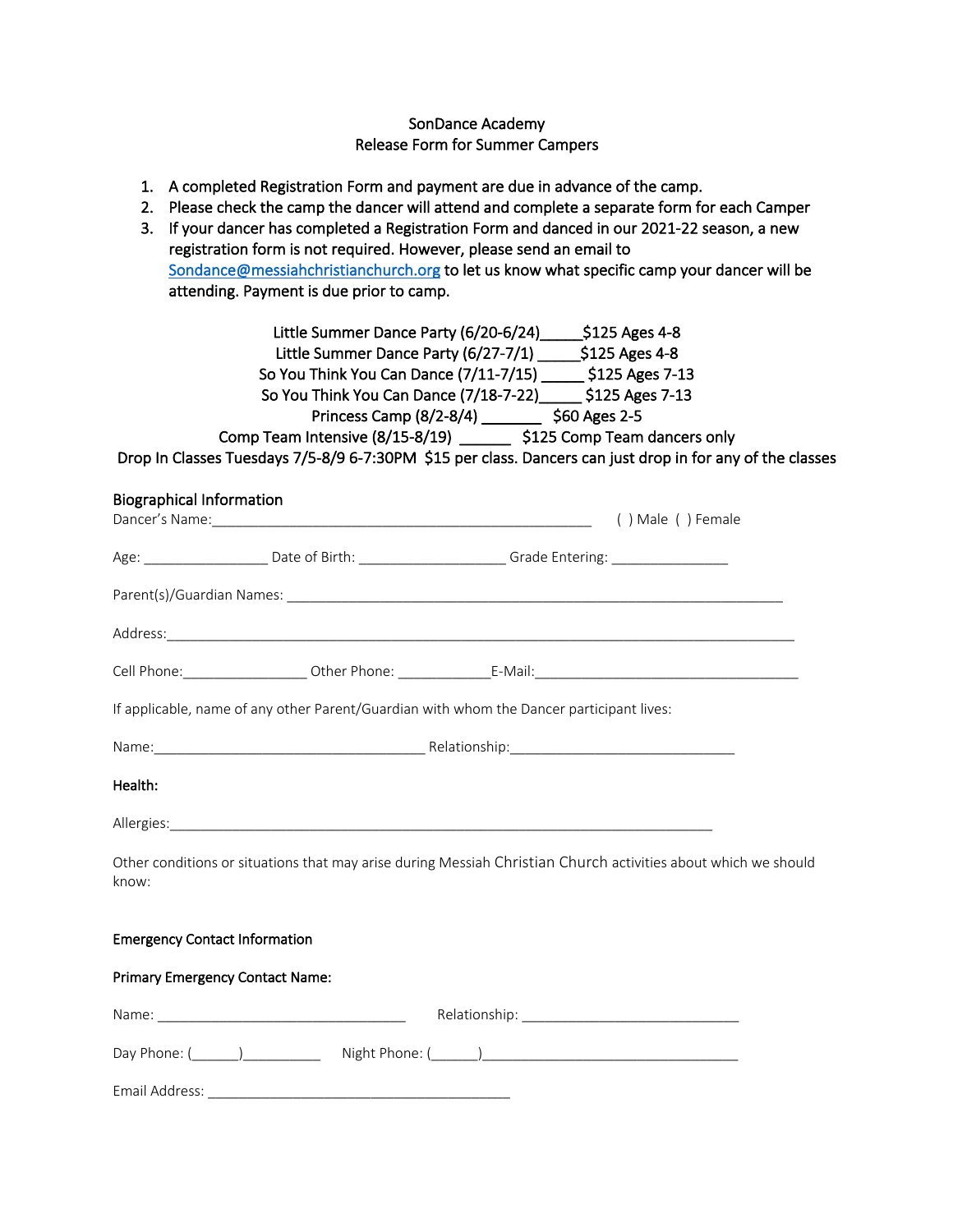## Medical Information

| Family Doctor: _______________                       | Phone : $(\_\_\_\_)$<br>City: the contract of the contract of the contract of the contract of the contract of the contract of the contract of the contract of the contract of the contract of the contract of the contract of the contract of the cont |
|------------------------------------------------------|--------------------------------------------------------------------------------------------------------------------------------------------------------------------------------------------------------------------------------------------------------|
| Health Insurance Provider: _________________________ | Policy #: _________________________________                                                                                                                                                                                                            |
| Address:                                             | Phone: ()                                                                                                                                                                                                                                              |
| Name of Main Insured:                                | Subscriber #:                                                                                                                                                                                                                                          |

( ) I am interested in volunteering, please contact me.

## Photo/Video Release:

I agree that photos and videos may be taken of my Child while at the SonDance Academy programs and events and may be used by SonDance Academy for future promotional purposes.

#### Liability Release and Waiver Agreement

## Medical Release:

I understand that every effort will be made to contact the Primary Emergency Contacts in the event of an emergency. In the event that no contact can be reached in an emergency while my Child is with SonDance Academy, and, in the judgment of SonDance Academy, the emergency requires medical care and treatment, I hereby authorize any SonDance Academy employee or volunteer to procure medical care and any physician, hospital or other healthcare provider to give such care to my Child. I also hereby give permission for the transport to/from a doctor and/or hospital by a SonDance Academy employee or volunteer or ambulance. I also give my permission to the physician or dentist selected by the SonDance Academy supervisors to hospitalize, secure proper treatment, and/or order an injection, anesthesia, or surgery for my Child as deemed necessary. Furthermore, I do hereby authorize a representative of the SonDance Academy to act as agent(s) for my Child for the purpose of consenting to any x-ray examination, anesthetic, medical or surgical diagnosis or treatment and hospital care that is deemed advisable by, and is to be rendered under the general or special treatment and hospital care of any physician or surgeon on the medical staff of any hospital, whether such diagnosis or treatment is rendered at the office of said physician or at said hospital. I hereby give the representative(s) of SonDance Academy permission to use their judgment in obtaining medical services. I hereby give permission to the SonDance Academy staff to administer medications to my Child as directed above.

I hereby waive, release, discharge and covenant not to sue SonDance Academy, and its employees, volunteers, officers, directors, representatives and agents from exercising their judgment to authorize emergency medical treatment and from any and all demands, causes of action, losses or damages, including without limitation, any injury, death, or damage to property that may be suffered by my Child whether caused or alleged to be caused in whole or in part by the actions or inactions of SonDance Academy, and its employees, volunteers, officers, directors, representatives and agents. I understand that all billings for services rendered will be sent to me as the parent/legal guardian and that I am responsible for the complete payment. I agree that if my Child requires medical services, SonDance Academy will not be responsible for any medical expenses.

### General Liability Release, Waiver, Indemnification, and Assumption of the Risk:

I request that my minor child be permitted to participate in SonDance Academy program and activities outlined above, and I authorize him/her to do so. I further authorize and give my permission for my Child to participate in any and all activities provided at Messiah Christian Church. I hereby attest and verify that my Child is physically fit and capable of participation in Messiah Christian Church. I further attest that my Child possesses sufficient maturity and self-control to behave properly during events without continuous direct supervision.

While I understand that SonDance Academy will endeavor to properly supervise the program and activities, as a parent I understand and agree that there is inherent risk involved with such activities. I hereby acknowledge and agree that by consenting to permit my Child to attend SonDance Academy and participate in all activities during the course of SonDance Academy, I expressly assume the risk of any and all injuries, damages, liabilities, and other claims, including but not limited to claims of contribution and indemnification, that may arise as a result of my Child's attendance at, and participation in, SonDance Academy's program and activities. This acknowledgement, consent, and assumption of the risk specifically includes, but is not limited to, all such risks associated with the novel coronavirus that causes COVID-19 and all such risks associated with the COVID-19 pandemic.

I acknowledge and understand that COVID-19 has been declared a global pandemic by the World Health Organization (WHO), and I further acknowledge and understand that COVID-19 is extremely contagious and may be contracted from various sources, including sources, individuals, participants, and staff the SonDance Academy program and activities. I further acknowledge and understand that COVID-19 may have a long incubation period during which carriers of the virus may not show symptoms and still be contagious.

My child and I specifically assume all risks and hazards associated with my child's participation in the program and activities including, but not limited to, the risks associated with the COVID-19 virus. I understand and agree that my child will be associating with staff and other children and may contract COVID-19, and/or other viruses and diseases, through my child's participation in the program and activities. Although the children and staff have agreed to terms and precautions required by SonDance Academy, including reporting any fever or other symptoms of COVID-19 and agreeing not to participate if they have any symptoms, I understand and acknowledge that such precautions are not nearly adequate to